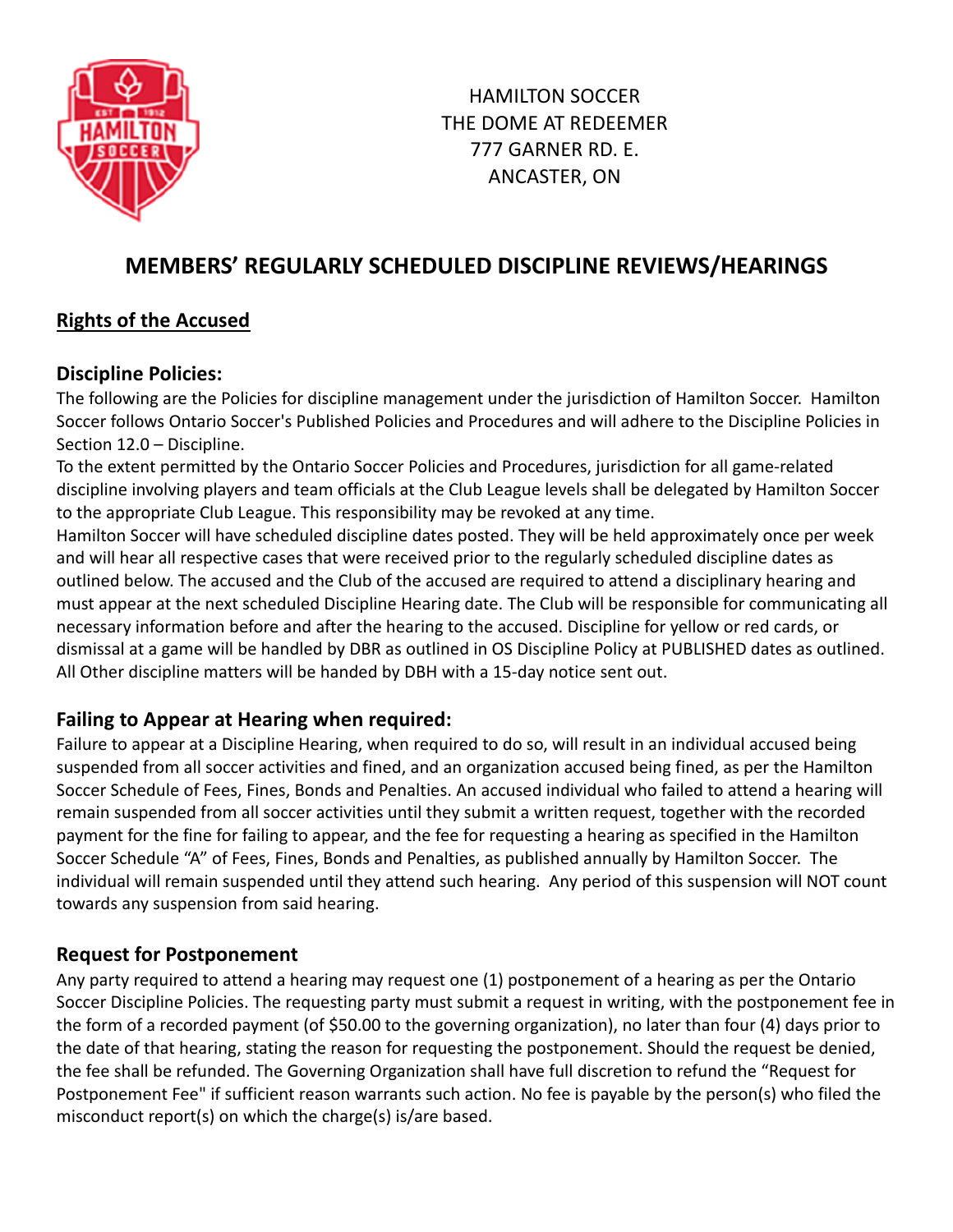### **Pleading Guilty**

An accused party may plead guilty and forego a hearing as per the Ontario Soccer Discipline Policies. Such a request must be made in writing no later than four (4) days prior to the date of the hearing.

#### **Witnesses/Observers/Advisors/Club Representatives**

An accused has the right to bring witnesses, an advisor, and observers to any Discipline Hearing as per the Ontario Soccer Discipline Policies (please refer to the Policies for definitions)

#### **Notification of Decision**

As per Ontario Soccer Discipline Policies, the Discipline Hearing decision shall be forwarded in writing by email/mail to the parties involved within fifteen (15) days of the conclusion of the hearing (or by designated website). The decision shall include the "Rights of Appeal Information"

#### **Game Official Assault**

An individual accused of an alleged Game Official Assault will be suspended immediately from all soccer activity and will remain suspended pending a hearing by Hamilton Soccer Discipline Panel, acting as an Ontario Soccer Discipline Hearing Panel. The following individuals must attend the hearing in person: the accused; the person(s) submitting the report(s); and the Club Representative. Any suspension that is assessed following a Discipline Panel decision will include any period of suspension already served. If the accused is found guilty of Game Official Assault, the Club of the accused shall be assessed a "Discipline Hearing Administrative Fee" as per Hamilton Soccer Schedule of Fees, Fines, Bonds and Penalties, in addition to the set fine charged to the accused. It is the responsibility of all Clubs to disseminate this discipline policy to their coaches and players.

**INFRACTIONS OCCURRED SCHEDULED REVIEW SCHEDULED HEARINGS**

| Up to June 1                 | June 9, 2022       | June 9, 2022       |
|------------------------------|--------------------|--------------------|
| June 2 to June 8             | June 16, 2022      |                    |
| June 9 to June 15            | June 23, 2022      | June 23, 2022      |
| June 16 to June 22           | June 30, 2022      |                    |
| June 23 to June 29           | July 7, 2022       | July 7, 2022       |
| June 30 to July 6            | July 14, 2022      |                    |
| July 7 to July 13            | July 21, 2022      | July 21, 2022      |
| July 14 to July 20           | July 28, 2022      |                    |
| July 21 to July 27           | August 4, 2022     | August 4, 2022     |
| July 28 to August 3          | August 11, 2022    |                    |
| August 4 to August 10        | August 18, 2022    | August 18, 2022    |
| August 11 to August 17       | August 25, 2022    |                    |
| August 18 to August 24       | September 1, 2022  | September 1, 2022  |
| August 25 to August 31       | September 8, 2022  |                    |
| September 1 to September 7   | September 15, 2022 | September 15, 2022 |
| September 8 to September 14  | September 22, 2022 |                    |
| September 15 to September 21 | September 29, 2022 | September 29, 2022 |
| September 22 to September 28 | October 5, 2022    | October 5, 2022    |